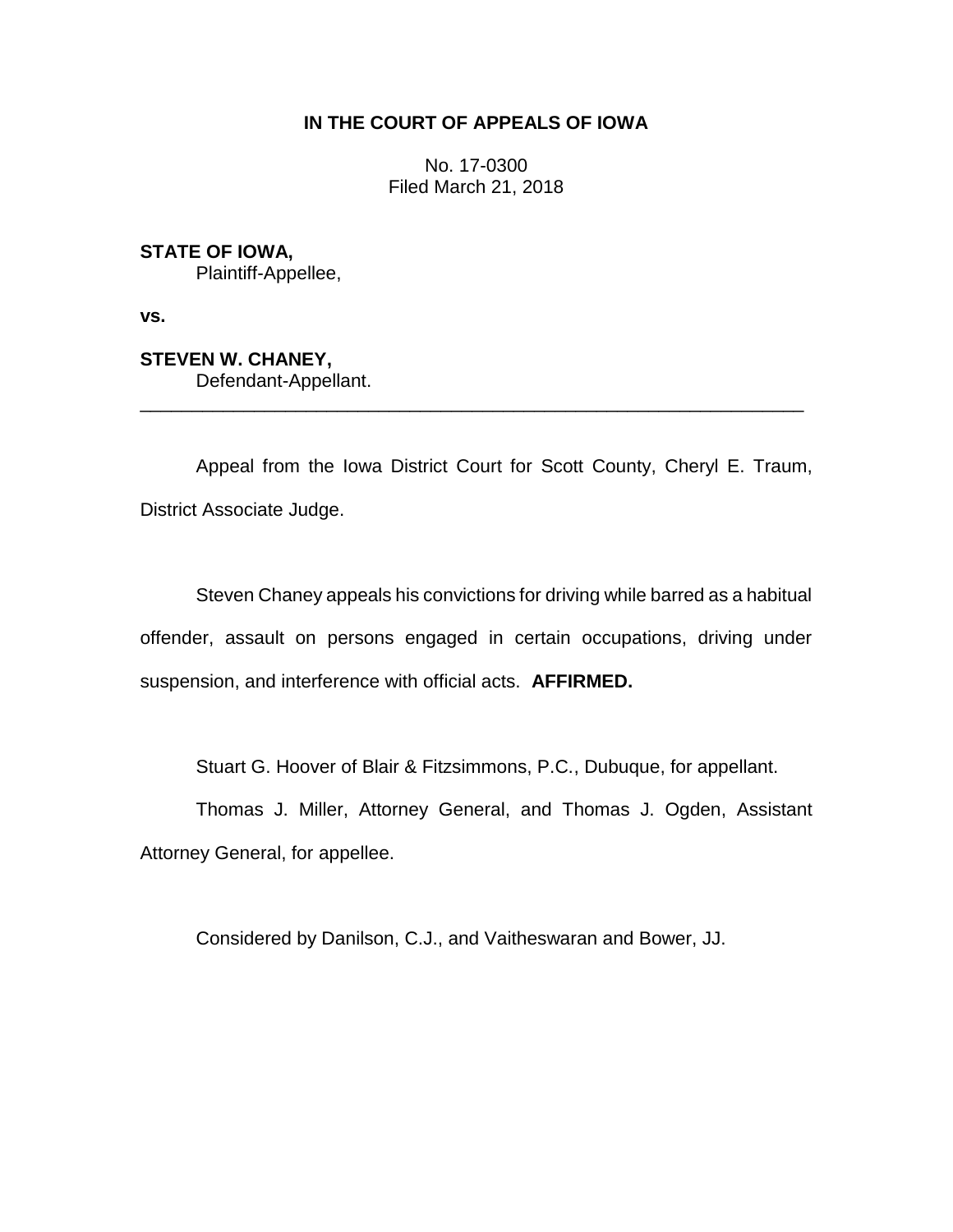## **VAITHESWARAN, Judge.**

A concerned citizen called 911 after seeing a man, later identified as Steven Chaney, driving a vehicle "all over the road." A Bettendorf patrol officer arrived at the scene and pulled the keys from the ignition. Chaney got out of the vehicle and "came at him." Chaney also kicked a police sergeant.

The State charged Chaney with driving while barred as a habitual offender, two counts of assault on persons engaged in certain occupations, two counts of driving under suspension, and two counts of interference with official acts. *See* Iowa Code §§ 321.218, 321A.32(1), 321.555, 321.561, 708.3A(4), 719.1(1)(b) (2016). A jury found him guilty as charged.

On appeal, Chaney contends he was denied a fair trial based on "[t]he State's repeated and surreptitious references to alcohol and intoxication over the duration of the trial." The State preliminarily responds with an error preservation concern.

Chaney did not object to the alcohol-related evidence as it was introduced at trial. The State argues he was required to do so to preserve error. *See State v. Martin*, 704 N.W.2d 665, 669 (Iowa 2005) ("Generally, when a party makes no objection to the reception of evidence at trial, the matter will not be reviewed on appeal." (quoting *Wirtanen v. Provin*, 293 N.W.2d 252, 257 (Iowa 1980))). However, Chaney filed a pretrial motion in limine to exclude the phrase "intoxicated driver," a beer can recovered by the first officer, and "any testimony or evidence regarding 'alcohol.'" The district court summarily denied the motion. The ruling left no doubt about the court's view on the admissibility of the evidence. We

2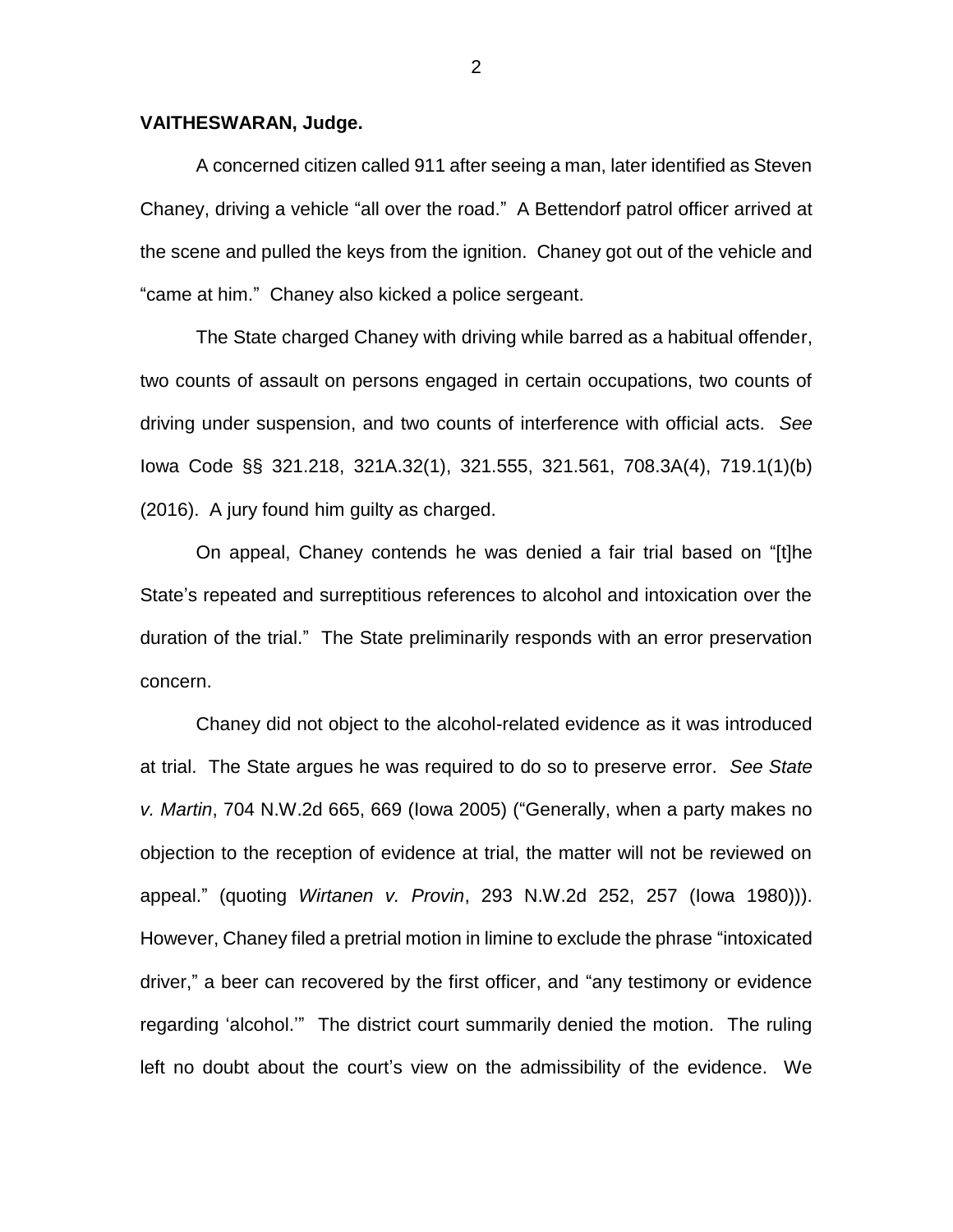conclude the ruling sufficed to preserve error. *See State v. Daly*, 623 N.W.2d 799, 800 (Iowa 2001). We proceed to the merits.

Chaney argues the prosecutor's efforts to "[s]hepard[] evidence before the jury of [his] intoxication is of no relevance to the case." *See Shawhan v. Polk Cty.*, 420 N.W.2d 808, 810 (Iowa 1988) (expressing "serious doubts whether the evidence . . . would be relevant to any material issue"). He also asserts the probative value of the evidence was outweighed by its prejudicial effect. Finally, he contends the evidence deprived him of a fair trial. We begin and end with the relevancy question. Evidence is relevant when it has "any tendency to make the existence of any fact that is of consequence to the determination of the action more probable or less probable than it would be without the evidence." Iowa R. Evid. 5.401.

The State did not charge Chaney with operating a motor vehicle while intoxicated. The State charged him with driving while barred, driving while under suspension, assault on peace officers, and interference with official acts.

The jury was instructed that driving while barred requires the State to prove Chaney operated a motor vehicle on a public roadway with a barred driver's license. The jury was further instructed that driving under suspension required the State to prove Chaney's "right to operate a motor vehicle in the State of Iowa had been suspended for having been declared a habitual traffic violator and/or failure to pay fines owed to the State of Iowa." The assault charge required proof of the following elements:

1. On or about the 3rd day of June, 2016, the defendant did an act which was intended to cause pain or injury, result in physical contact which was insulting or offensive, or place [the officer] in fear

3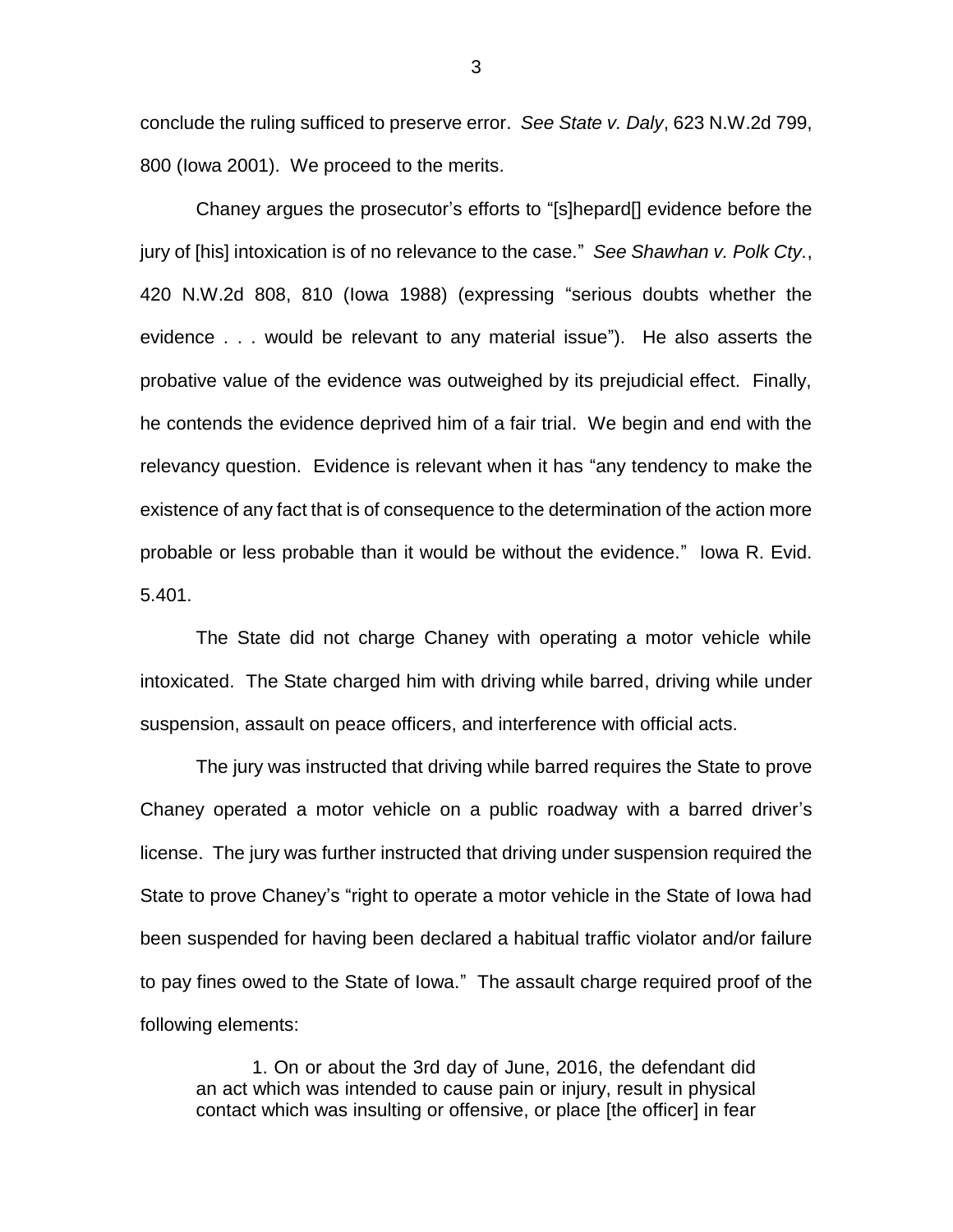of an immediate physical contact which would have been painful, injurious, insulting or offensive to [the officer].

2. The defendant had the apparent ability to do the act.

3. The defendant knew that [the officer] was a police officer.

Interference with official acts required the State to prove:

1. On or about the 3rd day of June, 2016, the defendant knew [the officer] was a peace officer who was attempting to identify the defendant.

2. The defendant knowingly resisted or obstructed [the officer] in identifying the defendant.

None of these crimes required proof of alcohol consumption or intoxication. In summarizing the elements of the crimes during closing argument, the prosecutor conceded as much. This fact alone would have augured in favor of granting the motion in limine or, in the alternative, declining to make a final ruling until the evidence was offered at trial. With the benefit of the district court's unequivocal denial of Chaney's motion to exclude alcohol-related evidence, the prosecutor proceeded to introduce extensive evidence on the subject.

The State began by questioning the concerned citizen who called 911. The citizen testified he made the call because he thought the driver was having a medical emergency. The prosecutor asked the citizen to elaborate, and the citizen stated he thought the driver "possibly could have been driving drunk." This testimony may have been marginally relevant to establish why the concerned citizen called 911. But the prosecutor did not stop there. He proceeded to ask the citizen about his personal reasons for not wanting a drunk driver on the road and elicited a response that he did not want his son killed by a drunk driver. He also asked whether the citizen's observations of Chaney coincided with his personal knowledge of intoxication, whether he saw Chaney drinking beer, and the size of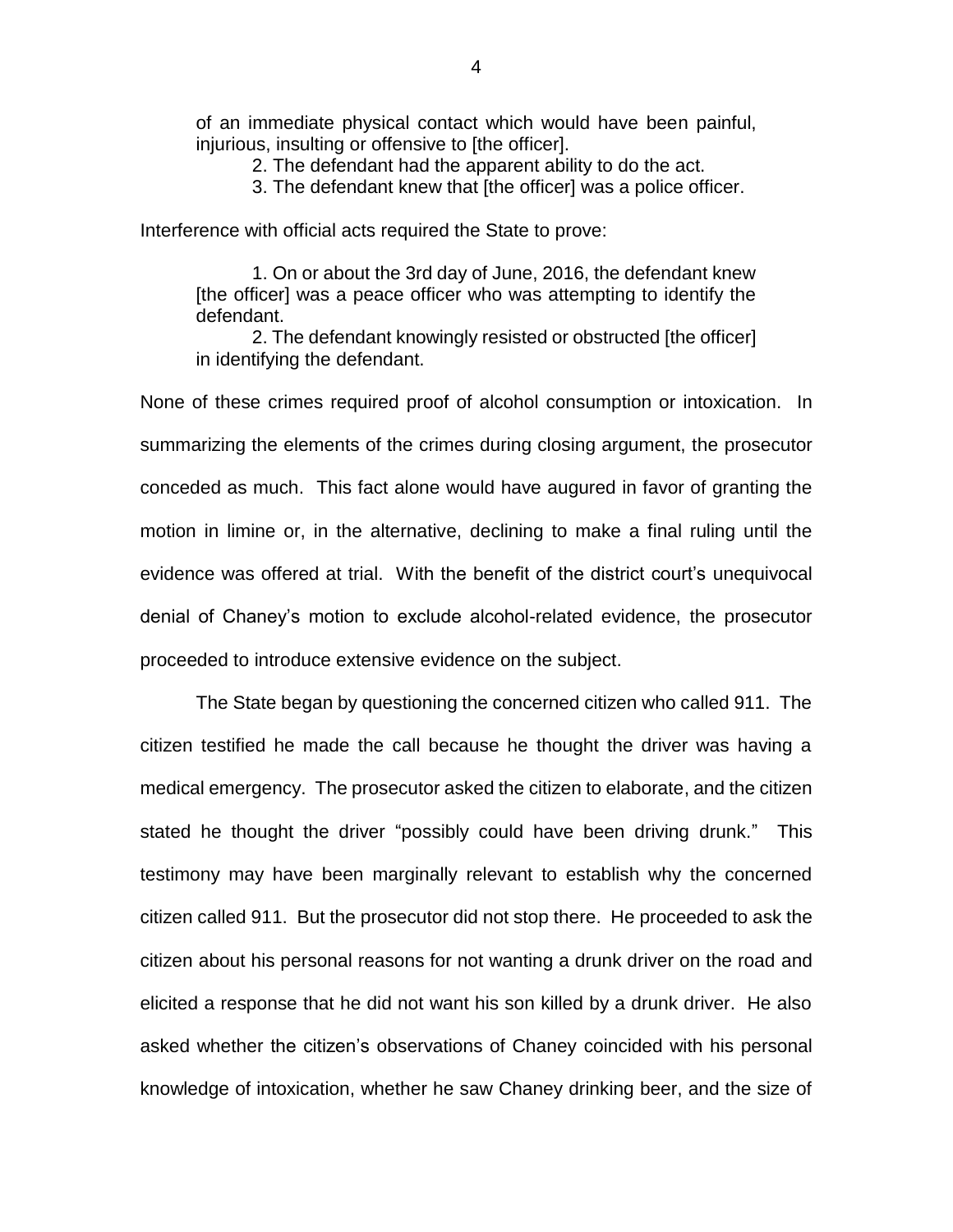the beer can. Similarly, the prosecutor elicited testimony from the patrol officer about the beer can and testimony about why the officer did not pursue an operating while intoxicated (OWI) investigation. The prosecutor also asked the sergeant about the aborted OWI investigation. None of this additional testimony was even marginally relevant to the charges Chaney faced. The evidence was inadmissible and should have been excluded. We conclude the summary denial of the motion in limine, which resulted in the admission of this testimony, amounted to an abuse of discretion. *Cf. Pexa v. Auto Owners Ins. Co.*, 686 N.W.2d 150, 159 (Iowa 2004) (concluding district court did not abuse its discretion in excluding evidence of the tortfeasor's intoxication); *Tim McCandless, Inc. v. Yagla*, No. 09-1738, 2011 WL 578692, \*1 (Iowa 2011) (concluding district court erred in allowing the plaintiff to present evidence of alcohol on an attorney's breath).

Our inquiry cannot end here because "[n]ot every ruling admitting irrelevant evidence requires reversal." *McClure v. Walgreen Co.*, 613 N.W.2d 225, 235 (Iowa 2000) (citing *Shawhan v. Polk Cty.*, 420 N.W.2d 808, 810 (Iowa 1988)). "Although a presumption of prejudice arises when the district court has received irrelevant evidence over a proper objection, the presumption is not sufficient to require reversal if the record shows a lack of prejudice." *Id.* (citing *Shawhan,* 420 N.W.2d at 810). The record shows a lack of prejudice.

 Representing himself, Chaney skillfully cross-examined the officers and established the alcohol-related evidence introduced by the State was irrelevant. The following exchange with the patrol officer is instructive:

Q. There was no OWI done, correct? A. Correct.

5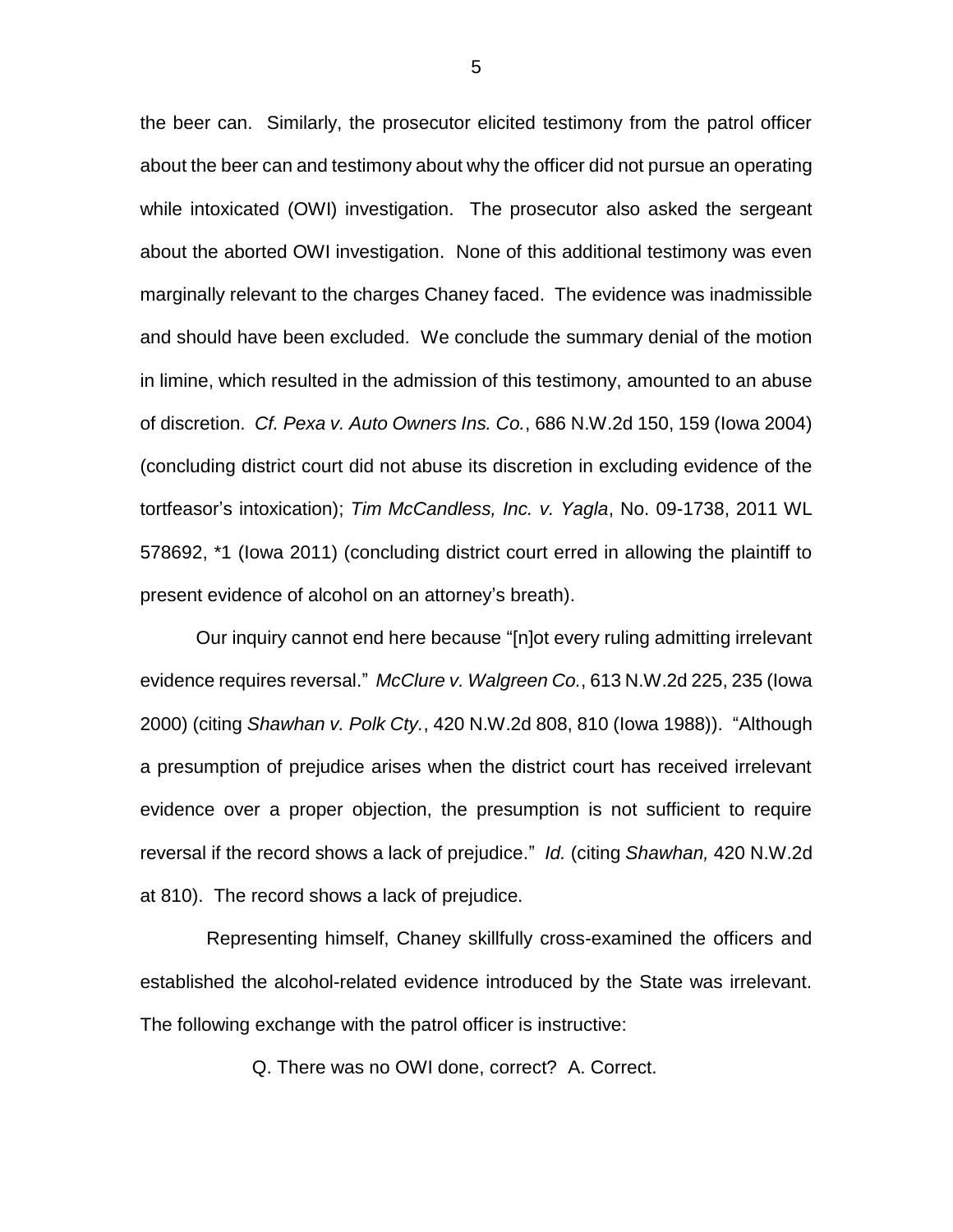Q. [S]ince you didn't do an OWI, it is safe to say that anything concerning or regarding an OWI is just speculation, because there was no OWI testing done, so therefore your statement in regards to my being intoxicated or the probability of me being intoxicated is pure speculation then? A. Correct.

And, the following question directed to the sergeant confirmed the irrelevancy of the evidence: "Q. [S]o there's no evidence for an OWI, right? A. That's correct." Chaney effectively informed the jury to disregard the evidence.

In addition, the evidence other than the inadmissible alcohol-related evidence was overwhelming. *See State v. Rodriguez*, 636 N.W.2d 234, 244 (Iowa 2001). On the driving-while-barred charge, the State introduced an official document establishing the status of Chaney's license. Chaney also conceded his license was barred. Although he made a valiant effort to persuade the jury he was not driving the vehicle, the citizen's description of the driver and driver's clothing left little doubt he was the operator. As for the remaining crimes, the officers testified to the suspension of Chaney's license, his assaults on them, and his interference with their attempts to identify him. Neither Chaney's crossexamination of the State's witnesses nor his direct testimony materially undermined this evidence. Because the district court's denial of the motion in limine and the resulting admission of irrelevant evidence amounted to harmless error, we affirm Chaney's convictions for all the crimes.

Chaney also argues the prosecutor committed misconduct in eliciting the inadmissible alcohol-related testimony. Assuming without deciding the prosecutor's questioning rose to the level of misconduct, Chaney could not establish prejudice. *See State v. Plain*, 898 N.W.2d 801, 820-21 (Iowa 2017)